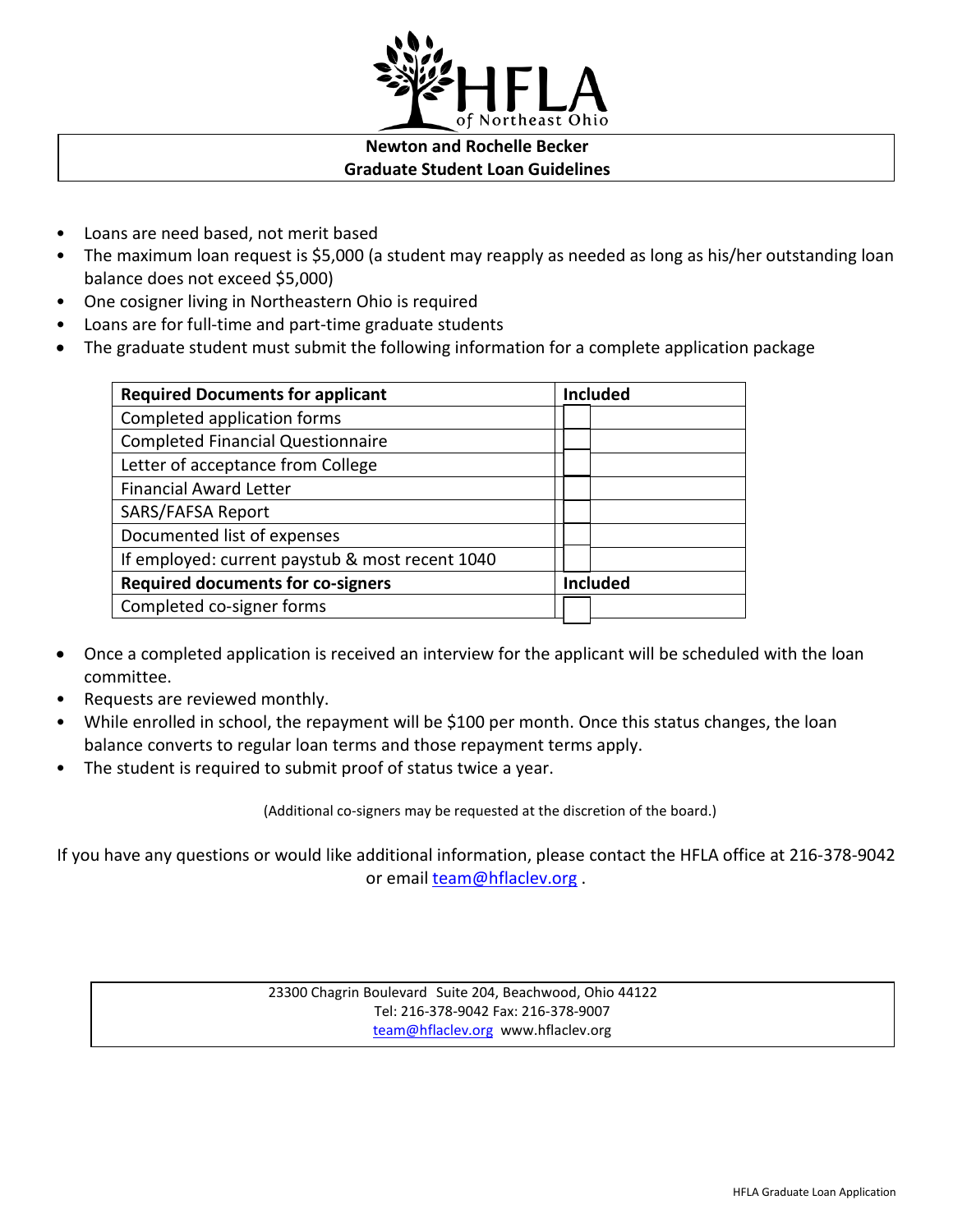

| <b>Graduate Loan Application</b>                                                                                                                                                                                                                |                         | Application No.: ____________                           |  |                    | (for office use only)    |                     |                      |       |                                            |     |
|-------------------------------------------------------------------------------------------------------------------------------------------------------------------------------------------------------------------------------------------------|-------------------------|---------------------------------------------------------|--|--------------------|--------------------------|---------------------|----------------------|-------|--------------------------------------------|-----|
| Amount Requested: \$<br>Applicant's Last Name                                                                                                                                                                                                   |                         | (max \$5,000)<br>Date of Birth (DD/MM/YY)<br>First Name |  | Social Security #  |                          |                     | Driver's License #   |       |                                            |     |
|                                                                                                                                                                                                                                                 |                         |                                                         |  |                    |                          |                     |                      |       |                                            |     |
| Previous Name(s) if Applicable                                                                                                                                                                                                                  |                         |                                                         |  |                    |                          |                     |                      |       |                                            |     |
| Spouse/Partner's Last Name                                                                                                                                                                                                                      |                         | First Name                                              |  |                    | Date of Birth (DD/MM/YY) |                     | Social Security #    |       | Driver's License #                         |     |
| Previous Name(s) if Applicable                                                                                                                                                                                                                  |                         |                                                         |  |                    |                          |                     |                      |       |                                            |     |
| Address                                                                                                                                                                                                                                         |                         |                                                         |  |                    |                          | City                |                      |       | Postal (Zip) Code                          |     |
| Previous Address                                                                                                                                                                                                                                |                         |                                                         |  |                    |                          |                     |                      |       |                                            |     |
| No. of Years at<br>this address                                                                                                                                                                                                                 | No. of years in<br>Ohio | No. of Years at<br>previous address                     |  | Home Phone         |                          | Cell Phone          |                      | Email |                                            |     |
| <b>Marital Status:</b>                                                                                                                                                                                                                          | $\square$ Single        | $\Box$ Married                                          |  | $\square$ Divorced |                          | $\square$ Separated |                      |       | $\Box$ Widow/Widower $\Box$ Spouse/partner |     |
| Household (HH) Type: $\Box$ 2 Parent HH $\Box$ Single Parent HH $\Box$ Single Adult $\Box$ 2 or more adults                                                                                                                                     |                         |                                                         |  |                    |                          |                     |                      |       |                                            |     |
|                                                                                                                                                                                                                                                 |                         |                                                         |  |                    |                          |                     |                      |       | M/F                                        | M/F |
| <b>Applicant's Occupation</b>                                                                                                                                                                                                                   |                         |                                                         |  | Employer           |                          |                     |                      |       | Phone No.                                  |     |
| Employer's Address                                                                                                                                                                                                                              |                         |                                                         |  |                    |                          |                     | Monthly Gross Salary |       | How long at this job?                      |     |
| Spouse's Occupation                                                                                                                                                                                                                             |                         |                                                         |  | Employer           |                          |                     |                      |       | Phone No.                                  |     |
| Employer's Address                                                                                                                                                                                                                              |                         |                                                         |  |                    |                          |                     | Monthly Gross Salary |       | How long at this job?                      |     |
| <b>Other Income Sources</b>                                                                                                                                                                                                                     |                         |                                                         |  |                    |                          |                     |                      |       |                                            |     |
| Check any of the following income sources that you receive: $\Box$ Social Security/Disability (SELF) $\Box$ Social Security/Disability (DEPENDENTS)                                                                                             |                         |                                                         |  |                    |                          |                     |                      |       |                                            |     |
| □ Child Support/Alimony □ Pension/Retirement □ OWF (Cash Assistance) □ Unemployment □ Other                                                                                                                                                     |                         |                                                         |  |                    |                          |                     |                      |       |                                            |     |
| Please enter the amount received for any income sources checked: _________                                                                                                                                                                      |                         |                                                         |  |                    |                          |                     |                      |       |                                            |     |
| Frequency of Payment (weekly, biweekly, monthly, etc.):                                                                                                                                                                                         |                         |                                                         |  |                    |                          |                     |                      |       |                                            |     |
| <b>School Information</b>                                                                                                                                                                                                                       |                         |                                                         |  |                    |                          |                     |                      |       |                                            |     |
|                                                                                                                                                                                                                                                 |                         |                                                         |  |                    |                          |                     |                      |       |                                            |     |
|                                                                                                                                                                                                                                                 |                         |                                                         |  |                    |                          |                     |                      |       |                                            |     |
|                                                                                                                                                                                                                                                 |                         |                                                         |  |                    |                          |                     |                      |       |                                            |     |
|                                                                                                                                                                                                                                                 |                         |                                                         |  |                    |                          |                     |                      |       |                                            |     |
| Financial Aid received: (Please list all grants, scholarships and loans – include your financial aid award letter – if you do not have a financial award<br>letter or are not accepting financing offer to you please explain why on next page) |                         |                                                         |  |                    |                          |                     |                      |       |                                            |     |
|                                                                                                                                                                                                                                                 |                         |                                                         |  |                    |                          |                     |                      |       |                                            |     |
|                                                                                                                                                                                                                                                 |                         |                                                         |  |                    |                          |                     |                      |       |                                            |     |
|                                                                                                                                                                                                                                                 |                         |                                                         |  |                    |                          |                     |                      |       |                                            |     |
|                                                                                                                                                                                                                                                 |                         |                                                         |  |                    |                          |                     |                      |       |                                            |     |
|                                                                                                                                                                                                                                                 |                         |                                                         |  |                    |                          |                     |                      |       |                                            |     |
|                                                                                                                                                                                                                                                 |                         |                                                         |  |                    |                          |                     |                      |       |                                            |     |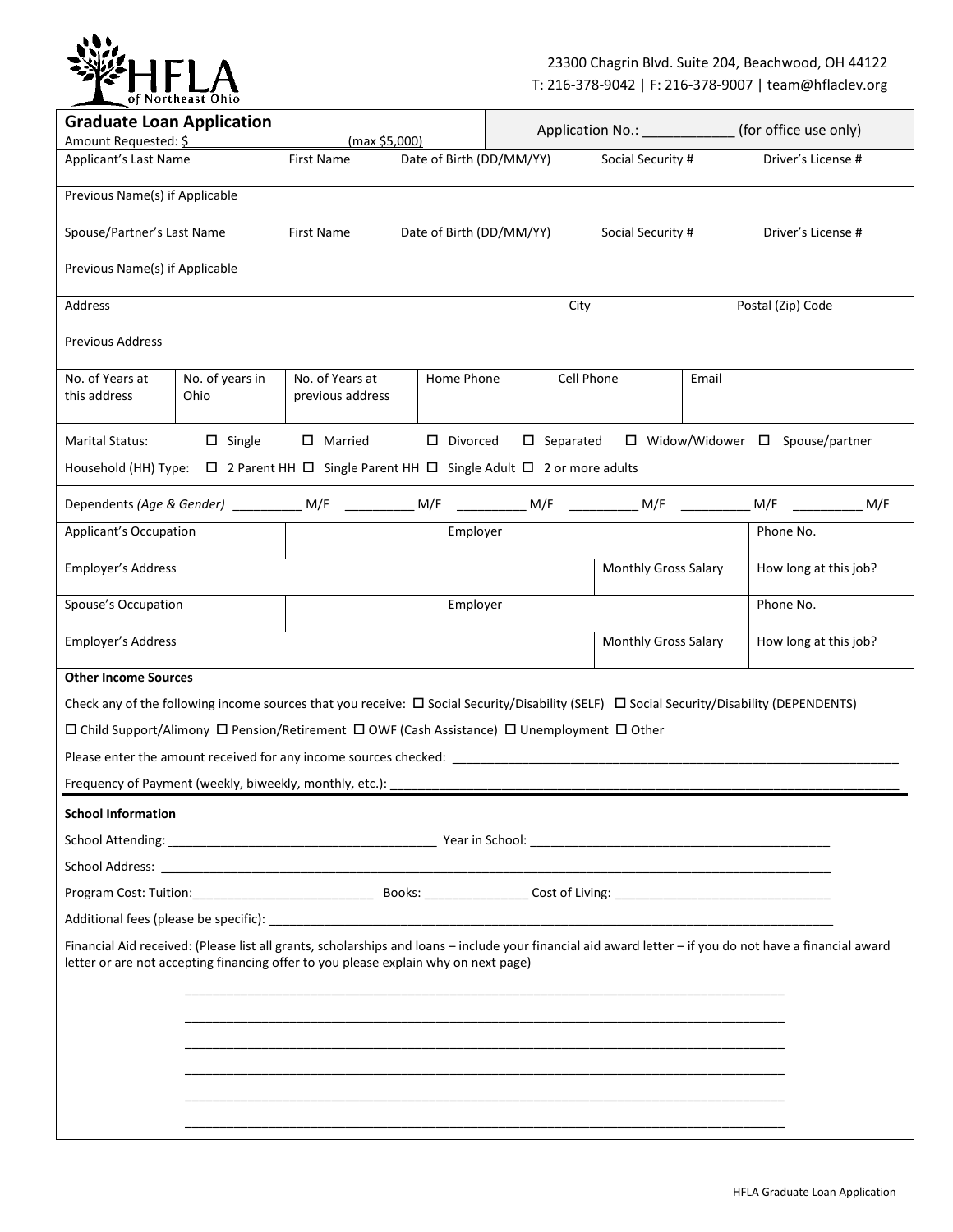| Explanation for denial of financing offer(s):                                                                                                                                                                                                                                                                                                                                                                                                                                                                         |  |  |  |  |
|-----------------------------------------------------------------------------------------------------------------------------------------------------------------------------------------------------------------------------------------------------------------------------------------------------------------------------------------------------------------------------------------------------------------------------------------------------------------------------------------------------------------------|--|--|--|--|
|                                                                                                                                                                                                                                                                                                                                                                                                                                                                                                                       |  |  |  |  |
|                                                                                                                                                                                                                                                                                                                                                                                                                                                                                                                       |  |  |  |  |
|                                                                                                                                                                                                                                                                                                                                                                                                                                                                                                                       |  |  |  |  |
| <b>Housing information</b>                                                                                                                                                                                                                                                                                                                                                                                                                                                                                            |  |  |  |  |
|                                                                                                                                                                                                                                                                                                                                                                                                                                                                                                                       |  |  |  |  |
|                                                                                                                                                                                                                                                                                                                                                                                                                                                                                                                       |  |  |  |  |
|                                                                                                                                                                                                                                                                                                                                                                                                                                                                                                                       |  |  |  |  |
| If not included: Tax Payment \$_____________________ Insurance Payment \$______________                                                                                                                                                                                                                                                                                                                                                                                                                               |  |  |  |  |
| If Renting:                                                                                                                                                                                                                                                                                                                                                                                                                                                                                                           |  |  |  |  |
|                                                                                                                                                                                                                                                                                                                                                                                                                                                                                                                       |  |  |  |  |
| <b>Debt/Asset Information</b>                                                                                                                                                                                                                                                                                                                                                                                                                                                                                         |  |  |  |  |
|                                                                                                                                                                                                                                                                                                                                                                                                                                                                                                                       |  |  |  |  |
|                                                                                                                                                                                                                                                                                                                                                                                                                                                                                                                       |  |  |  |  |
|                                                                                                                                                                                                                                                                                                                                                                                                                                                                                                                       |  |  |  |  |
|                                                                                                                                                                                                                                                                                                                                                                                                                                                                                                                       |  |  |  |  |
| Check any debts that you currently owe to creditors:                                                                                                                                                                                                                                                                                                                                                                                                                                                                  |  |  |  |  |
| □ Student Loan(s) Amount Owed: __________ □ Line of Credit Amount Owed: ________ □ Credit Card 1 Amount Owed: ________                                                                                                                                                                                                                                                                                                                                                                                                |  |  |  |  |
|                                                                                                                                                                                                                                                                                                                                                                                                                                                                                                                       |  |  |  |  |
| Do you have any payday loans outstanding? $\Box$ Yes $\Box$ No If yes, amount owed: \$                                                                                                                                                                                                                                                                                                                                                                                                                                |  |  |  |  |
| <b>Available Assets</b>                                                                                                                                                                                                                                                                                                                                                                                                                                                                                               |  |  |  |  |
|                                                                                                                                                                                                                                                                                                                                                                                                                                                                                                                       |  |  |  |  |
|                                                                                                                                                                                                                                                                                                                                                                                                                                                                                                                       |  |  |  |  |
|                                                                                                                                                                                                                                                                                                                                                                                                                                                                                                                       |  |  |  |  |
| <b>Additional Information</b>                                                                                                                                                                                                                                                                                                                                                                                                                                                                                         |  |  |  |  |
| Did you apply to a bank or other sources for a loan? $\Box$ Yes $\Box$ No If not, why not?                                                                                                                                                                                                                                                                                                                                                                                                                            |  |  |  |  |
|                                                                                                                                                                                                                                                                                                                                                                                                                                                                                                                       |  |  |  |  |
|                                                                                                                                                                                                                                                                                                                                                                                                                                                                                                                       |  |  |  |  |
|                                                                                                                                                                                                                                                                                                                                                                                                                                                                                                                       |  |  |  |  |
| How did you hear about HFLA? □ Friend/Family Member □ Website □ Temple/Religious Institution □ Social Services Agency/Caseworker<br>$\Box$ Other, please specify:                                                                                                                                                                                                                                                                                                                                                     |  |  |  |  |
| <b>Signatures</b>                                                                                                                                                                                                                                                                                                                                                                                                                                                                                                     |  |  |  |  |
| The above information is for the purpose of obtaining credit and is warranted to be true. I/we agree to pay all bills upon receipt or<br>statement or as otherwise expressly agreed. I/we hereby authorize the person of firm to whom this application is made, any credit<br>bureau or other investigative agency employed by such person to investigate the references herein listed or statements or other data<br>obtained from me or from any other person pertaining to my credit and financial responsibility. |  |  |  |  |
| I/WE CERTIFY THAT THE INFORMATION IN THIS APPLICATION IS TRUE AND CORRECT                                                                                                                                                                                                                                                                                                                                                                                                                                             |  |  |  |  |
| This $\frac{1}{(date)}$ day of $\frac{1}{(month)}$ , 20                                                                                                                                                                                                                                                                                                                                                                                                                                                               |  |  |  |  |
|                                                                                                                                                                                                                                                                                                                                                                                                                                                                                                                       |  |  |  |  |
| $x \overline{\phantom{a}}$                                                                                                                                                                                                                                                                                                                                                                                                                                                                                            |  |  |  |  |
|                                                                                                                                                                                                                                                                                                                                                                                                                                                                                                                       |  |  |  |  |
| Optional Information (not used for loan consideration)                                                                                                                                                                                                                                                                                                                                                                                                                                                                |  |  |  |  |
|                                                                                                                                                                                                                                                                                                                                                                                                                                                                                                                       |  |  |  |  |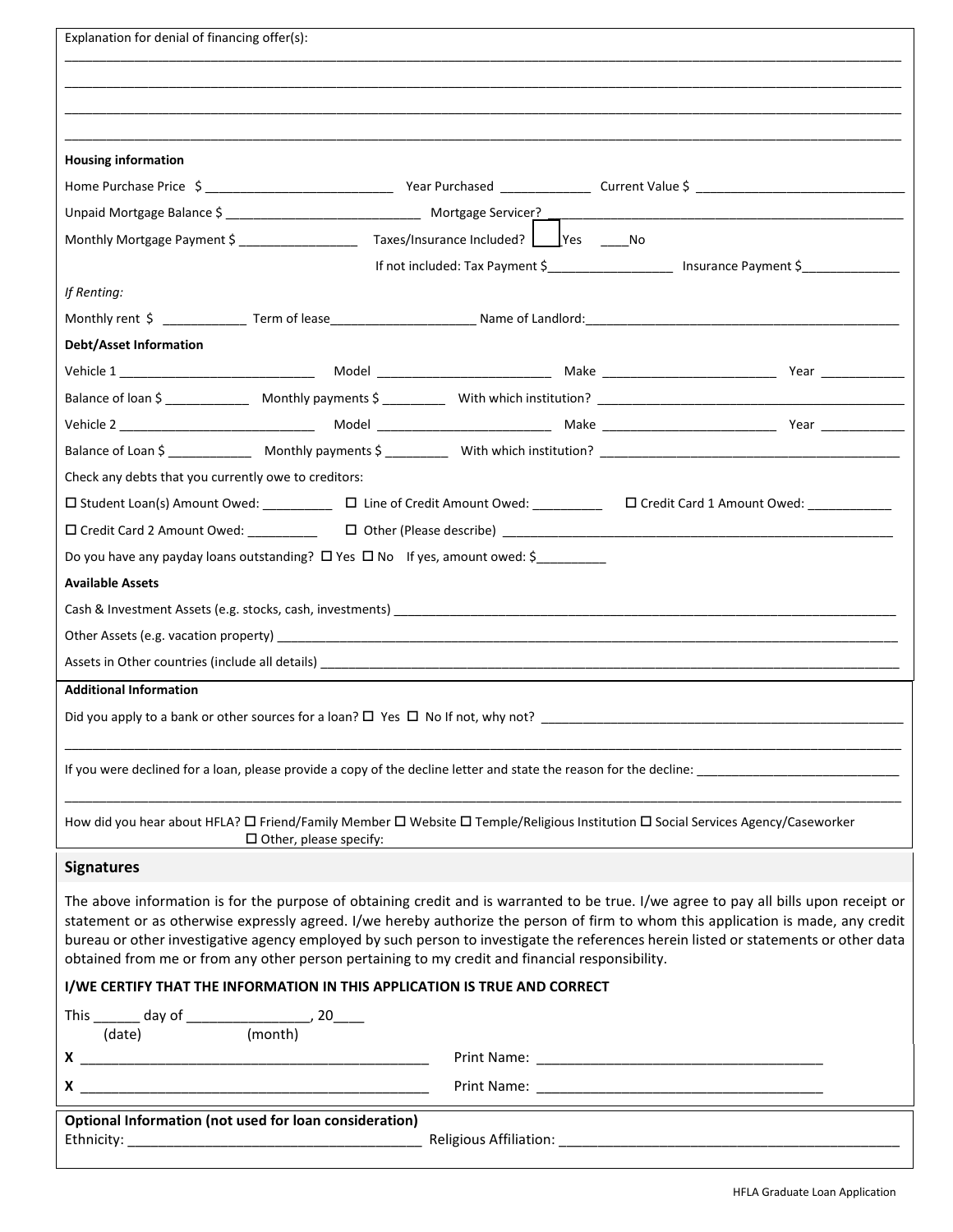| <b>Applicant Name:</b>                                                    |                 |                       |  |  |  |  |
|---------------------------------------------------------------------------|-----------------|-----------------------|--|--|--|--|
| <b>MONTHLY INCOME</b>                                                     | <b>BORROWER</b> | <b>SPOUSE/PARTNER</b> |  |  |  |  |
| Salary / Commission                                                       | \$              | \$                    |  |  |  |  |
| Soc Sec / Disability / Workers Comp                                       | \$              | \$                    |  |  |  |  |
| Retirement / Pension Benefits                                             | \$              | \$                    |  |  |  |  |
| Child Support / Alimony                                                   | \$              | \$                    |  |  |  |  |
| Other Income                                                              | \$              | \$                    |  |  |  |  |
| <b>TOTAL MONTHLY</b>                                                      | \$              | Gross                 |  |  |  |  |
| <b>HOUSEHOLD INCOME</b>                                                   |                 | Net                   |  |  |  |  |
| <b>Housing Expenses</b>                                                   |                 |                       |  |  |  |  |
| Rent/Mortgage                                                             |                 |                       |  |  |  |  |
| 2nd Mortgage/Home Equity Loan                                             |                 |                       |  |  |  |  |
| Property Taxes (if not included in mortgage)                              |                 |                       |  |  |  |  |
| Homeowner's Insurance (if not included in mtg.)                           |                 |                       |  |  |  |  |
| <b>Homeowner's Association Fees</b>                                       |                 |                       |  |  |  |  |
| Utilities (electric, gas, water, sewer)                                   |                 |                       |  |  |  |  |
| Cell Phone/Home Phone                                                     |                 |                       |  |  |  |  |
| Internet/Cable                                                            |                 |                       |  |  |  |  |
| <b>Personal Expenses</b>                                                  |                 |                       |  |  |  |  |
| Food (Groceries)                                                          |                 |                       |  |  |  |  |
| Toiletries/Clothing                                                       |                 |                       |  |  |  |  |
| Pet Care                                                                  |                 |                       |  |  |  |  |
| Recurring donations/tithes                                                |                 |                       |  |  |  |  |
| <b>Transportation</b>                                                     |                 |                       |  |  |  |  |
| <b>Car Payment</b><br>Gasoline                                            |                 |                       |  |  |  |  |
| <b>Public Transportation</b>                                              |                 |                       |  |  |  |  |
| <b>Insurance</b>                                                          |                 |                       |  |  |  |  |
| Auto Insurance                                                            |                 |                       |  |  |  |  |
| Healthcare Premium (if not taken out of pay)                              |                 |                       |  |  |  |  |
| Life Insurance                                                            |                 |                       |  |  |  |  |
| <b>Medical</b>                                                            |                 |                       |  |  |  |  |
| Prescriptions                                                             |                 |                       |  |  |  |  |
| Medical/Dental Bill Pymt. Plan                                            |                 |                       |  |  |  |  |
| Childcare                                                                 |                 |                       |  |  |  |  |
| Daycare/Babysitter (monthly)                                              |                 |                       |  |  |  |  |
| Before/Aftercare (monthly)                                                |                 |                       |  |  |  |  |
| <b>Educational Expenses</b>                                               |                 |                       |  |  |  |  |
| Tuition                                                                   |                 |                       |  |  |  |  |
| <b>School Supplies</b><br>Extra curricular lessions (swim, dance, sports) |                 |                       |  |  |  |  |
| <b>Debts</b>                                                              |                 |                       |  |  |  |  |
|                                                                           |                 |                       |  |  |  |  |
| Total minimum monthly credit card payments                                |                 |                       |  |  |  |  |
| Total minimum monthly student loan payments                               |                 |                       |  |  |  |  |
| Total minimum monthly personal loan payments                              |                 |                       |  |  |  |  |
| Other                                                                     |                 |                       |  |  |  |  |
| <b>Taxes</b>                                                              |                 |                       |  |  |  |  |
| <b>Income Taxes</b>                                                       |                 |                       |  |  |  |  |
| Business Taxes/Addt'l Real Estate Taxes (ex: rental prop.)                |                 |                       |  |  |  |  |
| For Office Use:                                                           |                 |                       |  |  |  |  |
| Monthly Net Income                                                        |                 |                       |  |  |  |  |
| <b>Monthly Expenses</b>                                                   |                 |                       |  |  |  |  |
| Proposed HFLA Payment                                                     |                 |                       |  |  |  |  |
| Remainder                                                                 |                 |                       |  |  |  |  |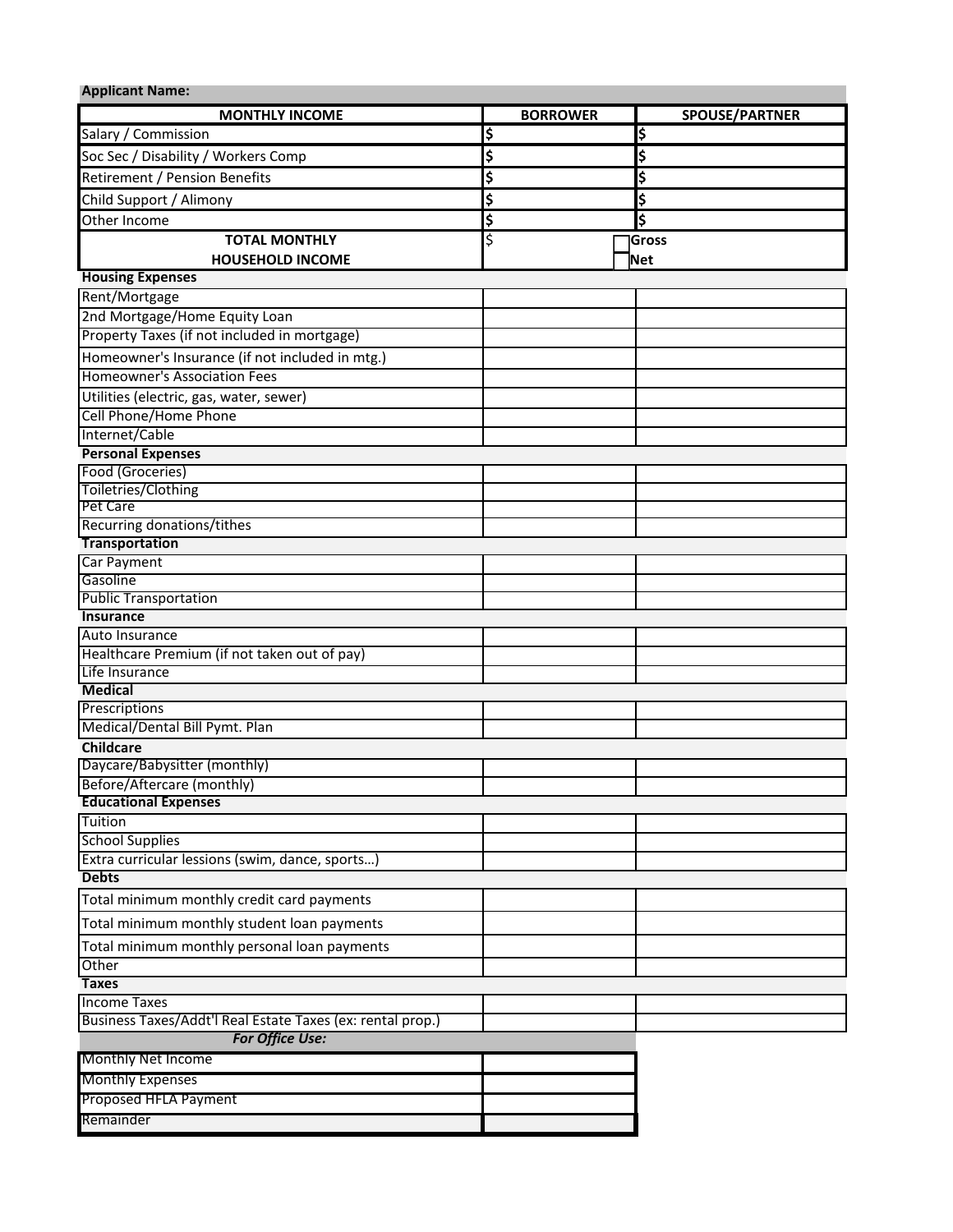

## **HFLA FINANCIAL QUESTIONNAIRE**

| <b>TAX ISSUES</b>                                                                                                                                                                                                              |                              |  |  |  |
|--------------------------------------------------------------------------------------------------------------------------------------------------------------------------------------------------------------------------------|------------------------------|--|--|--|
| Do you or your spouse/partner have any un-filed tax returns? Yes $\begin{vmatrix} 1 & 0 \\ 0 & 1 \end{vmatrix}$                                                                                                                | If Yes, please explain below |  |  |  |
| Do you or your spouse/partner owe any amounts for taxes? Yes     No     f Yes, for which year(s)?                                                                                                                              |                              |  |  |  |
| Amount(s) owed: $\oint$ Mo $\Box$ Mo $\Box$ Have you established a payment plan? Yes $\Box$ No $\Box$                                                                                                                          |                              |  |  |  |
| Please explain: The contract of the contract of the contract of the contract of the contract of the contract of the contract of the contract of the contract of the contract of the contract of the contract of the contract o |                              |  |  |  |
|                                                                                                                                                                                                                                |                              |  |  |  |
|                                                                                                                                                                                                                                |                              |  |  |  |

| <b>LEGAL ISSUES</b>                                                                                                                                                                                                             |  |  |  |  |
|---------------------------------------------------------------------------------------------------------------------------------------------------------------------------------------------------------------------------------|--|--|--|--|
| Are you or your spouse/partner being sued by anyone? Yes Mould If Yes, please explain below                                                                                                                                     |  |  |  |  |
| Amount: \$ Reason: Reason: Reason: Reason: Reason: Reason: Reason: Reason: Reason: Reason: Reason: Reason: Reason: Reason: Reason: Reason: Reason: Reason: Reason: Reason: Reason: Reason: Reason: Reason: Reason: Reason: Reas |  |  |  |  |
| Are you in the process of or planning to file for divorce? $YesL_{\text{N0}}L$                                                                                                                                                  |  |  |  |  |
| Please explain: The contract of the contract of the contract of the contract of the contract of the contract of the contract of the contract of the contract of the contract of the contract of the contract of the contract o  |  |  |  |  |
|                                                                                                                                                                                                                                 |  |  |  |  |

| <b>BANKRUPTCY FILING</b>                                                                                                                                                                                                       |                                                                                                                                                                                                                                |  |  |  |
|--------------------------------------------------------------------------------------------------------------------------------------------------------------------------------------------------------------------------------|--------------------------------------------------------------------------------------------------------------------------------------------------------------------------------------------------------------------------------|--|--|--|
| Have you or your spouse filed for bankruptcy in the past?<br>Yesl                                                                                                                                                              |                                                                                                                                                                                                                                |  |  |  |
|                                                                                                                                                                                                                                | Year Filed: The Contract of the Contract of the Contract of the Contract of the Contract of the Contract of the Contract of the Contract of the Contract of the Contract of the Contract of the Contract of the Contract of th |  |  |  |
| Are you or your spouse/partner in the process of or planning to file for bankruptcy?                                                                                                                                           | Υρς                                                                                                                                                                                                                            |  |  |  |
| Please explain: The contract of the contract of the contract of the contract of the contract of the contract of the contract of the contract of the contract of the contract of the contract of the contract of the contract o |                                                                                                                                                                                                                                |  |  |  |
|                                                                                                                                                                                                                                |                                                                                                                                                                                                                                |  |  |  |
|                                                                                                                                                                                                                                |                                                                                                                                                                                                                                |  |  |  |

| <b>Borrower Signature</b>    | Date |  |
|------------------------------|------|--|
| <b>Co-Borrower Signature</b> | Date |  |